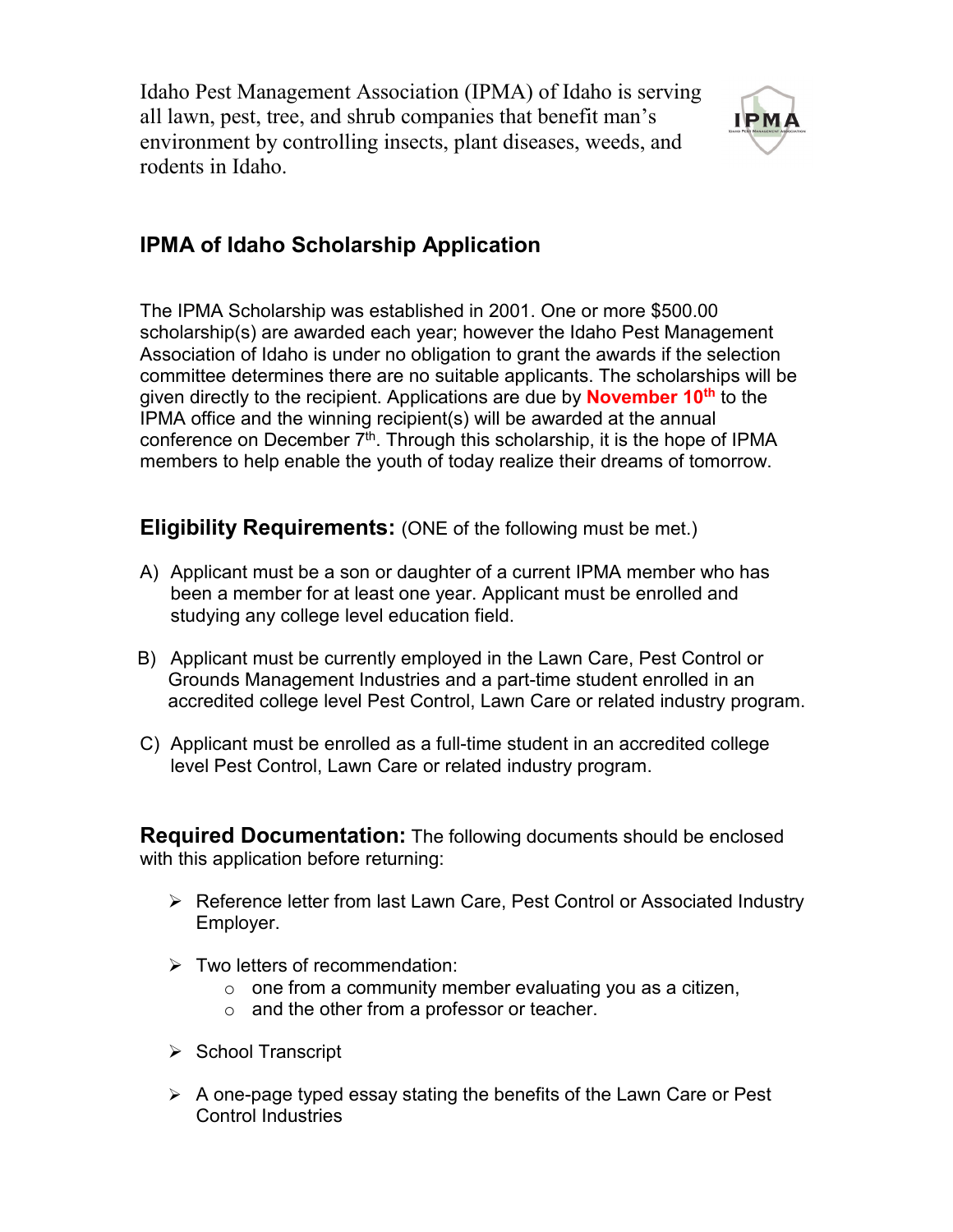## **Applicant Information**

|                                         |                                                                                     | Date                        |                    |  |
|-----------------------------------------|-------------------------------------------------------------------------------------|-----------------------------|--------------------|--|
|                                         |                                                                                     |                             |                    |  |
| Name                                    |                                                                                     |                             |                    |  |
|                                         |                                                                                     |                             |                    |  |
| Address                                 |                                                                                     |                             |                    |  |
| City                                    |                                                                                     | <b>State</b>                | Zip                |  |
|                                         |                                                                                     |                             |                    |  |
| Phone                                   |                                                                                     |                             |                    |  |
| <b>High School</b>                      |                                                                                     |                             |                    |  |
| City                                    | <b>State</b>                                                                        |                             | Date of Graduation |  |
| Other educational institutions attended |                                                                                     |                             |                    |  |
| City                                    | <b>State</b>                                                                        |                             |                    |  |
|                                         |                                                                                     |                             |                    |  |
| Name of school now enrolled             |                                                                                     |                             | City               |  |
| Program length                          |                                                                                     | Anticipated completion date |                    |  |
| <b>GPA</b>                              |                                                                                     | Major                       |                    |  |
|                                         | What is the percentage of support you are receiving from each of the sources below: |                             |                    |  |
|                                         |                                                                                     |                             |                    |  |
| Other                                   |                                                                                     |                             |                    |  |
|                                         | Are your parents in the Pest Management Industry?                                   |                             |                    |  |